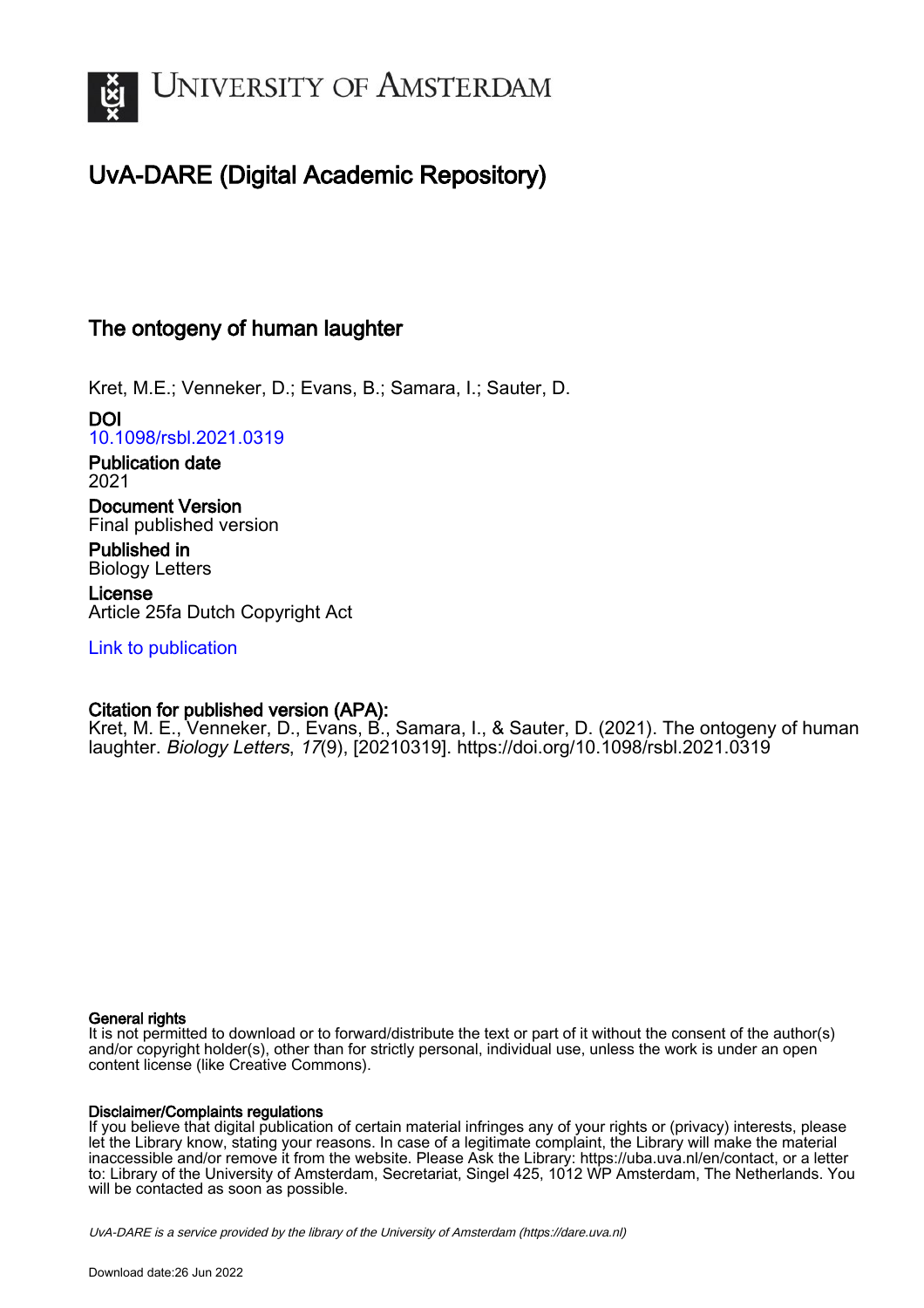# **BIOLOGY LETTERS**

#### royalsocietypublishing.org/journal/rsbl

## Research



Cite this article: Kret ME, Venneker D, Evans B, Samara I, Sauter D. 2021 The ontogeny of human laughter. Biol. Lett. 17: 20210319. https://doi.org/10.1098/rsbl.2021.0319

Received: 12 June 2021 Accepted: 9 August 2021

#### Subject Areas:

behaviour, cognition

#### Keywords:

laughter, vocalization, positive emotion, affect, ontogeny, primates

#### Author for correspondence:

Mariska E. Kret e-mail: [m.e.kret@fsw.leidenuniv.nl](mailto:m.e.kret@fsw.leidenuniv.nl)

<sup>†</sup>These authors contributed equally.

Electronic supplementary material is available online at [https://doi.org/10.6084/m9.figshare.](https://doi.org/10.6084/m9.figshare.c.5564431) [c.5564431.](https://doi.org/10.6084/m9.figshare.c.5564431)



## Animal behaviour

# The ontogeny of human laughter

Mariska E. Kret<sup>1,2,†</sup>, Dianne Venneker<sup>1,2,†</sup>, Bronwen Evans<sup>3</sup>, Iliana Samara<sup>1,2</sup> and Disa Sauter<sup>4</sup>

<sup>1</sup>Cognitive Psychology Unit, and <sup>2</sup>Leiden Institute for Brain and Cognition (LIBC), Leiden University, Leiden 2333 AK, The Netherlands

<sup>3</sup>Department of Speech, Hearing and Phonetic Sciences, University College London, Chandler House, 2 Wakefield Street, London WC1N 1PF, UK

<sup>4</sup>Department of Social Psychology, University of Amsterdam, Amsterdam 1018 WS, The Netherlands

MEK, [0000-0002-3197-5084](http://orcid.org/0000-0002-3197-5084); DV, [0000-0001-7279-352X](http://orcid.org/0000-0001-7279-352X); BE, [0000-0002-8495-2687;](http://orcid.org/0000-0002-8495-2687) IS, [0000-0002-0520-4163](http://orcid.org/0000-0002-0520-4163); DS, [0000-0003-4872-0536](http://orcid.org/0000-0003-4872-0536)

Human adult laughter is characterized by vocal bursts produced predominantly during exhalation, yet apes laugh while exhaling and inhaling. The current study investigated our hypothesis that laughter of human infants changes from laughter similar to that of apes to increasingly resemble that of human adults over early development. We further hypothesized that the more laughter is produced on the exhale, the more positively it is perceived. To test these predictions, novice ( $n = 102$ ) and expert (phonetician,  $n = 15$ ) listeners judged the extent to which human infant laughter  $(n = 44)$  was produced during inhalation or exhalation, and the extent to which they found the laughs pleasant and contagious. Support was found for both hypotheses, which were further confirmed in two pre-registered replication studies. Likely through social learning and the anatomical development of the vocal production system, infants' initial ape-like laughter transforms into laughter similar to that of adult humans over the course of ontogeny.

## 1. Introduction

In social mammalian species, joint laughter contributes to the establishment and enhancement of social bonds (e.g. great apes: [[1,2\]](#page-4-0); rodents: [\[3\]](#page-4-0)). Laughter evolved from the laboured breathing of physical play and in humans ritualized into a signal that is primarily produced during exhalation ('ha-ha'; [\[4,5](#page-4-0)]). Compared to human adults, infants have little control over their vocal production apparatus and have had limited opportunities for social learning. Based on these observations, we sought to test two hypotheses: (i) the extent to which human laughter is perceived to be produced during exhalation increases over the course of early ontogeny, and (ii) whether this change maps onto a shift in listeners' perception, such that laughter produced more during exhalation is perceived as more positive.

Similar to many other expressions of emotion, human laughter has its origins in ancestral non-human primate displays [[6,7\]](#page-4-0). Despite considerable similarities in laughter patterns across great apes and humans, some notable differences have also been established. In a study examining tickle-induced vocalizations from infant and juvenile great apes, including humans, Davila Ross et al. [[1](#page-4-0)] found that all non-human ape species produced laughter during exhalation, as well as during mixed exhalation–inhalation (egressive– ingressive) phases. By contrast, humans exclusively produced egressive laughter. The authors proposed that over the course of human evolution, egressive laughter may have been exaggerated after the divergence of hominins from a common ancestor with chimpanzees and bonobos. Davila Ross and colleagues included laughter from human infants between 11 and 19 months. However, laughter emerges in human infants as young as three-months old [[8,9\]](#page-4-0). It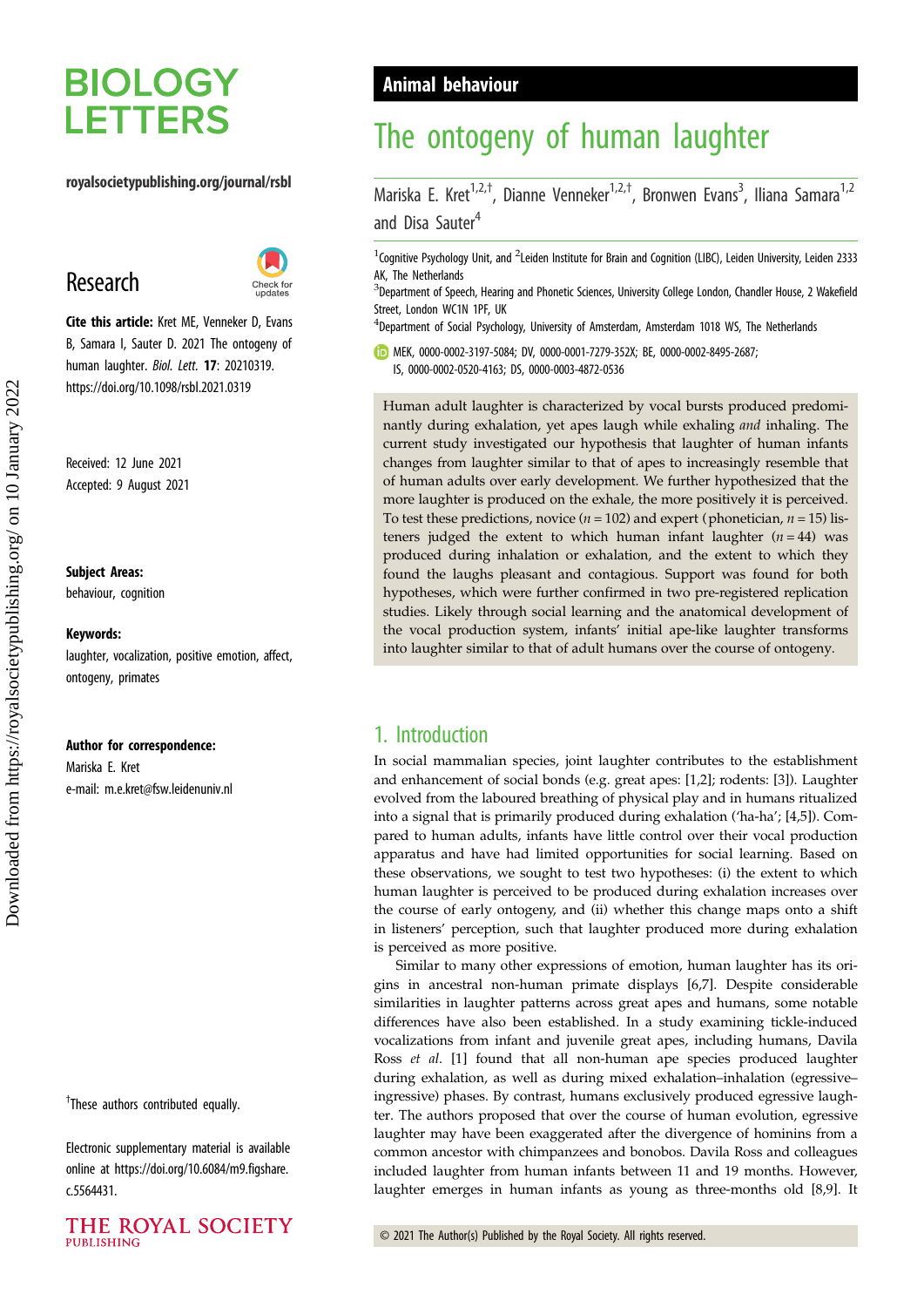2

may be that the production of laughter vocalizations changes over the course of development, since the vocal tract of a newborn infant is similar to that of a great ape [[10\]](#page-4-0), and vocal production undergoes dramatic changes within the first 2 years of life [[11](#page-5-0),[12\]](#page-5-0). Compared to human adults, infant vocalizations are generally more likely to include ingressive sound production [[13\]](#page-5-0). We therefore hypothesized that infant laughter would be characterized by more ingressive vocalizations compared to adults, and that the degree of laughter occurring on exhalation would increase over ontogeny.

Laughter is intrinsically social [\[14](#page-5-0)–[17\]](#page-5-0). In fact, laughter is 30 times more likely to occur in social, as compared to solitary, situations [\[18](#page-5-0)]. When people laugh, it functions as a social glue: contagious laughter is associated with longer social interactions in humans [[19\]](#page-5-0), as well as in other species (e.g. chimpanzees: [\[20](#page-5-0)]; geladas: [\[21](#page-5-0)]). Shared laughter is particularly important early in ontogeny in order to strengthen the essential bond between the infant and the caregiver [\[22](#page-5-0)], and indeed young infants laugh a great deal: the frequency of laughter between mothers and infants over a period of 20 min is within the same range as that occurring in a 24 h period for adults [\[15](#page-5-0)]. Social learning may shape laughter production, given that infants are strongly biased to learn communication skills that result in the caregiver satisfying the infant's drives [[23\]](#page-5-0). Through processes of mimicry, imitation and social learning, infants may learn that voiced, songlike laughs, which are typically produced during exhalation, yield the most preferable outcomes in interaction partners [[24\]](#page-5-0). Infants may thus come to produce more egressive laughter in order to elicit positive affect from listeners. We therefore hypothesized that the extent to which laughter was produced on the exhalation would be positively correlated with adult listeners' judgements of the laughs' contagiousness and pleasantness.

In the present study, we thus sought to empirically test two predictions on breathing patterns in laughter vocalizations over the course of early ontogeny. First, we predicted that the proportion of laughter produced on the exhalation would be lower in infants than in adults, and that the proportion of egressive laughter would increase over the course of infant development (3–18 months). Second, we sought to test whether egressive laughter would be positively associated with perceived positive affect, potentially making the shift in vocal production of laughter functionally adaptive in terms of social relationships.

## 2. Method

The study consisted of three experiments, with Experiment 2 being a pre-registered replication of Experiment 1 with new participants and completely novel stimulus materials [\(https://osf.](https://osf.io/j2d5w) [io/j2d5w](https://osf.io/j2d5w)) and Experiment 3 a control experiment which is explained at the end of the result section. As it is not possible to identify whether vocalizations are produced on an ingressive or egressive airstream based on a measure derived from the acoustic signal alone [\[25,26\]](#page-5-0), we chose to take a ratings-based approach in which novice and expert listeners made perceptual judgements of inhalation and exhalation. In Experiment 1, 102 novices (89 female, mean age 23.5 years, range 18–58 years) and 15 phoneticians (14 female, mean age 35.3 years, range 26– 58 years) participated online. The judgements made by the novices closely matched those made by the experts (see electronic supplementary material, table S1), and consequently only novices were included in Experiment 2 (102 novices, 94 female, mean age 19.1 years, range 18–23 years). All participants gave informed consent, and the studies were approved by the local ethics committee of Leiden University (CEP16-1206/365 and CEP19-1015/503).

Sound clips of infant laughter were collected from videosharing websites (e.g. YouTube) and the authors' personal networks. The laughs used in Experiment 1 and Experiment 2 were produced by different infants. The lower age limit was set to three months, in order to include the youngest age at which infants have been found to produce laughter [[9](#page-4-0)], and the upper limit to 18 months. In general, we determined the infant's age based on information provided by caregivers. For the videos collected from video-sharing platforms, this meant that we used explicit information mentioned in the title or description of the video. For example: 'Austin giggling while I'm tickling his feet! 7 months 3 days' or 'Laughing Baby Vee @ 5 months'. Only videos with such explicit information were included in the study. The number of clips was 44 in Experiment 1 and 64 in Experiment 2. No selection criteria other than the age of the infant and audio quality (no interruptions, dominant background noise or vocalizations produced by others) were employed. For each clip, the duration, the infant's age and sex, and the cause of the laughter was noted (see electronic supplementary material, table S2 and S3; clip duration was not correlated with age<sup>1</sup>). In addition, we included adult laughter sounds (five clips for the novices in Experiment 1, and eight clips for the experts in Experiment 1 and the novices in Experiment 2) in order to test whether, compared to adults, infants would laugh more on the inhalation. All clips had a duration between 4 and 7 s.

Before the start of the main survey, participants were familiarized with ingressive (produced during inhalation) and egressive (produced during exhalation) vocalizations by listening to ingressive and egressive non-laughter vocalizations produced by human adults (one clip of each). Then, the laughter clips were played in a random order, and participants were asked, for each clip, to state their agreement with the following four statements: (i) the laugh is produced during inhalation; (ii) the laugh is produced during exhalation; (iii) the laugh is pleasant to listen to; (iv) the laugh is contagious (when listening to this laugh, I feel like laughing too). The response format for all judgements was a continuous slider with a five-point scale below which had one-decimal accuracy. The scales ranged from never (0) to always (4) for the first two statements and from strongly disagree to strongly agree for the last two statements. By using the slider, participants could not only opt for 0, 1, 2, 3, 4, but also for a rating in between two round numbers (e.g. 2.3; for an overview of reliability scores for all ratings see electronic supplementary material, table S4).

A proportion score for egressive laughter was calculated by dividing the perceived exhalation score by the sum of the perceived inhalation and exhalation scores. A combined positive affect score was calculated by taking the average value of the pleasantness score and the contagiousness score<sup>2</sup>. Data were analysed using R v. 4.0.5 (2021-03-31) [[27](#page-5-0)].

### 3. Results

A paired samples t-test comparing perceptions of laughter produced by infants to that of adults confirmed that the proportion of laughter produced during exhalation was significantly lower in infants than in adults (Experiment 1:  $M<sub>infants</sub> = 0.62$  $(s.d. = 0.09)$ ,  $M_{adults} = 0.74$   $(s.d. = 0.16)$ ,  $t_{114} = -9.09$ ,  $p < 0.001$ ; Experiment 2:  $M_{\text{infants}} = 0.59$  (s.d. = 0.09),  $M_{\text{adults}} = 0.62$  (s.d. = 0.12),  $t_{101} = -3.26$ ,  $p < 0.01$ ).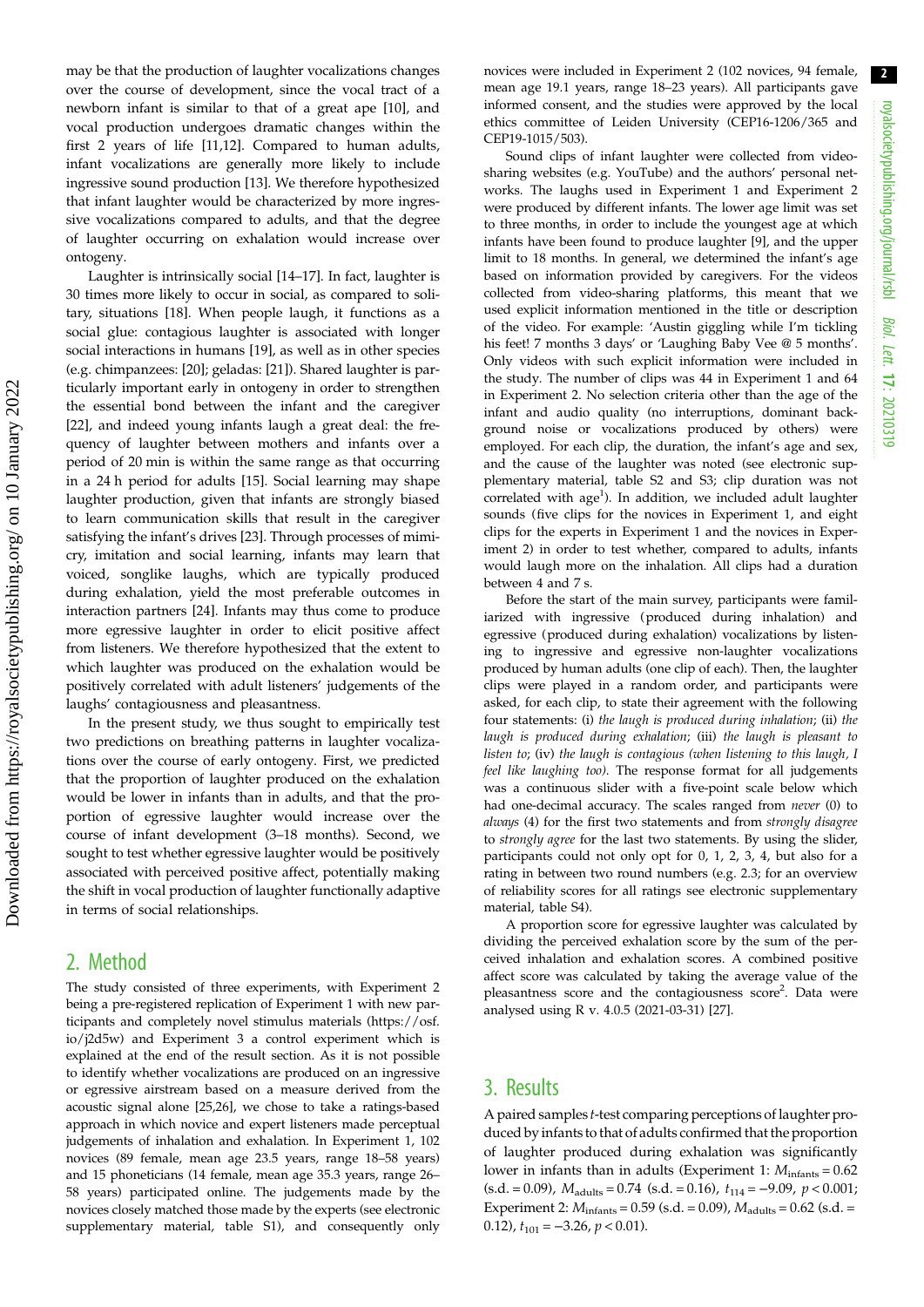3



Figure 1. The proportion of laughter produced during exhalation (a,c) and positive affect scores (b,d) in Experiment 1 (a,b) and Experiment 2 (c,d). The solid line shows predicted data based on the described multilevel models. The dashed line shows observed data, and the shaded error band indicates 1 s.e.

To test our hypothesis that laughter would be produced increasingly on the exhalation over the course of infancy, two identical multilevel beta regression models were generated, one for each experiment. Infant age was used as a predictor variable, and the proportion of laughter produced during exhalation as an outcome variable. The models included a random intercept per participant and a random slope as a function of infant age. As hypothesized, egressive laughter was found to increase with age (Exp 1:  $\beta$  = 0.04, odds ratio  $(OR) = 1.04$ , s.e. = 0.00,  $z = 10.54$ ,  $p < 0.001$ ; electronic supplementary material, table S5 and figure 1a; Exp 2:  $\beta$  = 0.04, OR = 1.04, s.e. = 0.00,  $z = 9.99$ ,  $p < 0.001$ ; electronic supplementary material, table S6; figure 1c). For exploratory purposes, we investigated whether this effect was modulated by the gender of the infant and the gender of the listener. No reliable effects were observed (electronic supplementary material, tables S11–S14).

Using linear multilevel models including a random intercept per participant, we investigated whether the degree to which laughter was produced on the exhalation would predict the amount of positive affect evoked in adult perceivers. The proportion of exhalation was used as a predictor variable and listener positive effect as an outcome variable. As hypothesized, the perceived proportion of laughter produced on the exhalation positively predicted positive affect scores (Exp 1:  $F_{1,5111,5} = 135.09$ ,  $p < 0.001$ , electronic supplementary material, table S15; figure 1b; Exp 2:  $F_{1,6490.9}$  = 127.24,  $p < 0.001$ ; electronic supplementary material, table S16; figure  $1d$ )<sup>3</sup>. Thus, the more the laughter was produced on the exhalation, the more positively it was perceived.

In order to rule out that the positivity judgements were influenced by the judgements of whether the laughs were egressive, we conducted a third, pre-registered study [\(https://aspredicted.org/blind.php?x=8e5tx3](https://aspredicted.org/blind.php?x=8e5tx3)) in which 102 novices (69 male, mean age 29.8 years, range 18–74 years) were asked to judge the pleasantness and contagiousness of a combination of all audio clips used in Experiment 1 and Experiment 2 (108 infant clips and 13 adult control clips) without being asked to answer questions about airflow direction. The average score on the proportion of laughter produced during exhalation assigned to each clip in Experiment 1 and Experiment 2 was used as a predictor for the positive affect scores. The pleasantness and contagiousness scores were combined, as they were highly positively correlated with each other  $(r = 0.77, p < 0.001)$ . In line with the results from Experiments 1 and 2, the proportion of laughter produced on the exhalation positively predicted positive affect scores  $(F_{1,11014} = 524.26, p < 0.001,$  electronic supplementary material, table S17). This finding rules out a potential confound and provides additional support for our hypothesis that more egressive laughter evokes more positive responses in adult listeners.

### 4. Discussion

The present study examined changes in the production of human laughter in early ontogeny. In two experiments, we found that the proportion of laughter perceived to be produced during exhalation was lower in infants than in adults, and that the older the infants, the more their laughter was egressive. Over the course of early development, human laughter thus deviates increasingly from the laughter vocalizations of non-human primates [[1](#page-4-0)]. Our findings also point to a likely role of social feedback in developmental changes of laughter, with laughs produced more on the exhalation eliciting more positive affect in adult listeners. This result was confirmed in a third independent control experiment where listeners only had to evaluate the audio clips on positive affect and not on the extent to which the laughter was produced during exhalation or inhalation.

Two pathways may explain the shift towards egressive laughter over ontogeny and the enhanced interpersonal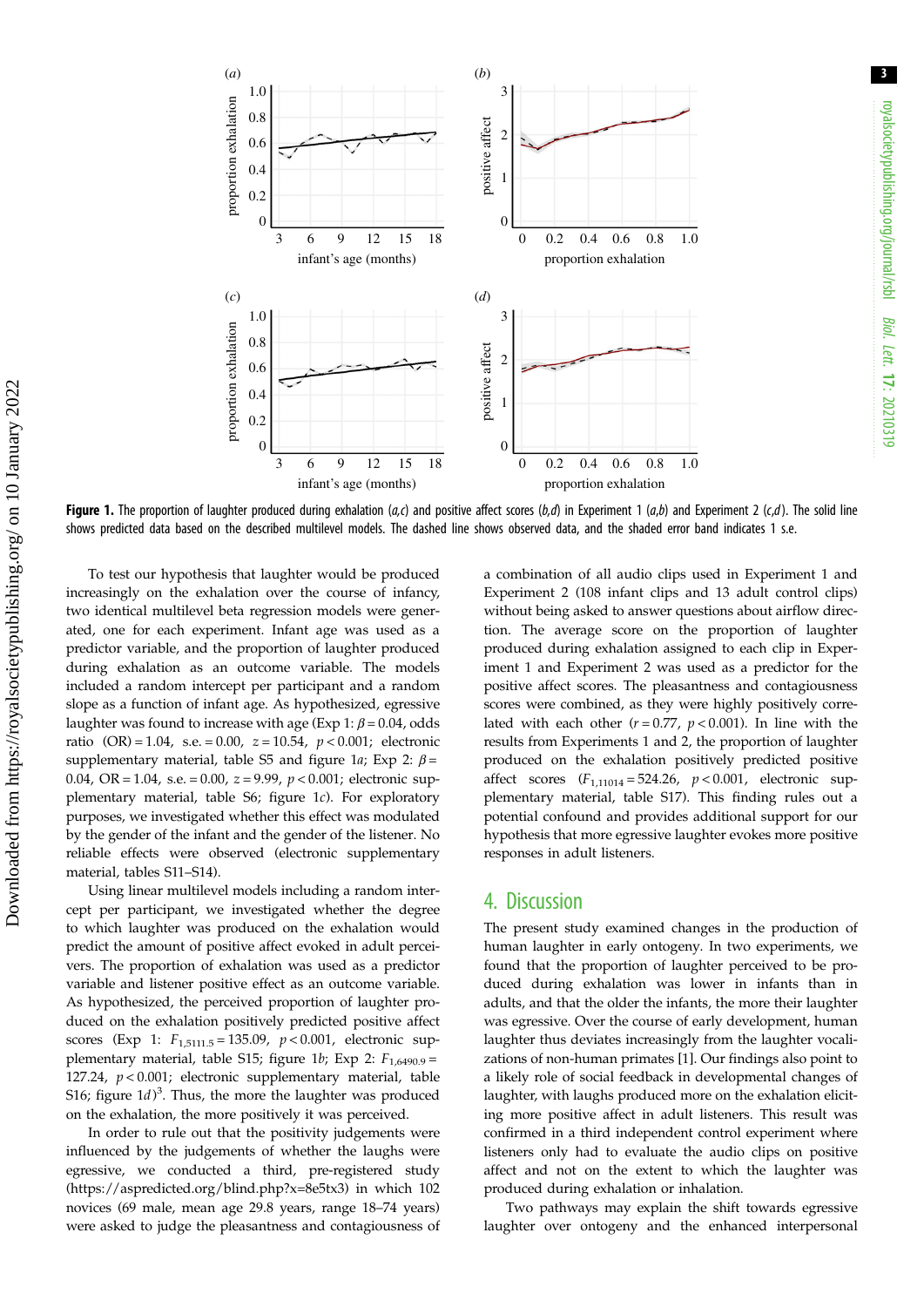<span id="page-4-0"></span>effects of egressive laughter. First, developmental changes in the acoustic features of laughter are likely to relate to human anatomical development: the vocal tract of human infants initially resembles that of non-human primates [10], but undergoes major developmental changes during the first years [[28\]](#page-5-0). Functionally, infants greatly improve in terms of vocal control [[29\]](#page-5-0) as they start to produce proto-speech vocalizations like babbling around seven to eight months [[30](#page-5-0),[31](#page-5-0)]. Early human infant laughter may thus resemble the laughter of non-human primates in part due to similarities in terms of vocal production systems and associated (lack of) vocal control.

Second, developmental changes in laughter production may also reflect social learning processes. Infants as young as six months have been found to mimic sounds produced by their caregivers [\[32](#page-5-0)], and infants are highly receptive to caregivers' responses to their pre-linguistic vocalizations [[33](#page-5-0)]. In particular, infants adapt subsequent vocalizations based on social feedback [[29\]](#page-5-0) and human adults have a preference for voiced, songlike laughs which are produced during exhalation [[24](#page-5-0)]. Processes of imitation and social learning may thus support the development of gradually more adult-like laughter [\[34](#page-5-0)]. Since laughter induces positive affect in others [[24](#page-5-0)], infants may over time come to produce laughter with a higher proportion of exhalation in order to elicit maximally positive responses from their social environment.

The present study establishes developmental changes in breathing during laughter production. Further work will be needed to examine whether these findings map onto changes in other important acoustic features of laughter, such as duration, the spectral centre of gravity and harmonics-tonoise ratio (e.g. [\[35,36\]](#page-5-0)). Moreover, future work might examine whether other types of non-verbal vocalizations (e.g. crying) have similar or different trajectories in terms of the development of egressive vocal production whether laughter production changes further beyond the age range examined in the present study. Moreover, it would be interesting to more thoroughly study the developmental trajectory by including a greater number of audio clips per age category (in months). Finally, another potential avenue for future research would be to determine whether similar developmental changes occur in the laughter vocalizations of non-human primates.

In conclusion, this study provides novel insights into the ontogeny of human laughter. Our findings demonstrate that infants appear to increasingly produce egressive laughter over the course ontogeny, with more egressive laughter also being perceived more positively by adults. Thus, human laughter changes over ontogeny from vocalizations similar to those of other great apes to laughter resembling that of human adults.

Ethics. All participants gave informed consent, and the studies were approved by the local ethics committee of Leiden University (CEP16-1206/365 and CEP19-1015/503).

Data accessibility. All data and study materials are available in the electronic supplementary material and will become available after publication on Dataverse.nl

Authors' contributions. M.E.K. developed the study concept. M.E.K., D.V. and D.A.S. designed the study. D.V. programmed the tasks and collected the data. B.G.E. reached out to phoneticians to rate the stimuli. D.V. and D.A.S. pre-registered Experiment 1 and 2. Data were analysed by I.S. and D.V. under the supervision of M.E.K. D.V. and M.E.K. drafted the manuscript, and D.A.S. and B.G.E. provided several critical revisions. All authors approved the final version of the manuscript and agree to be held accountable for all aspects of the work and ensure that questions related to the accuracy or integrity of any part of the work are appropriately investigated and resolved. Competing interests. We declare we have no competing interests.

Funding. This research was supported by the Netherlands Science Foundation 016.VIDI.185.036, the Templeton World Charity Organization TWCF0267 (to M.E.K.) and the European Research Council (ERC) under the European Union's Horizon 2020 Programme for Research and Innovation grant no. 714977 (to D.A.S.).

Acknowledgements. We thank Tom Wilderjans for his advice on the statistical analyses.

## **Endnotes**

<sup>1</sup>There was no confounding correlation between age and the length of the clip (Experiment 1:  $r = -0.033$ ,  $p = 0.834$ ; Experiment 2:  $r = 0.165$ ,

 $p$  = 0.192).<br><sup>2</sup>A proportion score for exhalation was calculated because the continuous inhalation and exhalation scores were highly negatively correlated (Experiment 1:  $r = -0.91$ ,  $p < 0.001$ ; Experiment 2:  $r = -0.85$ ,  $p < 0.001$ ). The pleasantness and contagiousness scores were combined because they were highly positively correlated with each other (Experiment 1:  $r = 0.76$ ,  $p < 0.001$ ; Experiment 2:  $r = 0.72$ ,  $p < 0.001$ ). For the interested reader, we include separate results in the supplementary material (electronic supplementary material, tables S7, S8, S9, and S10).

<sup>3</sup>In two control analyses we ruled out that this effect was the result of a positive relationship between age and positive affect. Specifically, after we added age to the models of both experiments, the relationship between the proportion of laughter produced on the exhalation and the perceived pleasantness remained highly significant (Exp 1:  $F_{1,5109.7}$ ) = 94.07,  $p < 0.001$ ; Exp 2:  $F_{1,6490.2}$  = 53.27,  $p < 0.001$ ). Variance inflation factors (VIF) were below 4 in both experiments (Experiment 1 VIF = 1.02; Experiment 2 VIF = 1.05) indicating no issues of multicollinearity between age and the exhalation score.

## **References**

- 1. Davila Ross M, Owren MJ, Zimmermann E. 2009 Reconstructing the evolution of laughter in great apes and humans. Curr. Biol. 19, 1106-1111. [\(doi:10.1016/j.cub.2009.05.028](http://dx.doi.org/10.1016/j.cub.2009.05.028))
- Van Hooff JARAM. 1972 A comparative approach to the phylogeny of laughter and smiling. In Non-verbal communication (ed. RA Hinde), pp. 209–241. Cambridge, UK: Cambridge University Press.
- 3. Panksepp J, Burgdorf J. 2003 'Laughing' rats and the evolutionary antecedents of human joy? Physiol. Behav. 79, 533–547.
- 4. Provine RR, Yong YL. 1991 Laughter: a stereotyped human vocalization. Ethology 89, 115-124. [\(doi:10.](http://dx.doi.org/10.1111/j.1439-0310.1991.tb00298.x) [1111/j.1439-0310.1991.tb00298.x\)](http://dx.doi.org/10.1111/j.1439-0310.1991.tb00298.x)
- 5. Todt D, Vettin J. 2005 Human laughter, social play, and play vocalizations of non-human primates: an evolutionary approach. Behaviour 142, 217–240. [\(doi:10.1163/1568539053627640\)](http://dx.doi.org/10.1163/1568539053627640)
- 6. Darwin C, Ekman P, Prodger P. 1998 The expression of the emotions in man and animals, 3rd edn. London, UK: Harper Collins.
- 7. Gervais M, Wilson DS. 2005 The evolution and functions of laughter and humor: a synthetic

approach. Q. Rev. Biol. 80, 395–430. [\(doi:10.1086/](http://dx.doi.org/10.1086/498281) [498281\)](http://dx.doi.org/10.1086/498281)

- 8. Washburn RW. 1929 A study of the smiling and laughing of infants in the first year of life. Genet. Psychol. Monogr. 6, 403–537.
- 9. Addyman C, Addyman I. 2013 The science of baby laughter. Comedy Studies 4, 143–153. [\(doi:10.1386/](http://dx.doi.org/10.1386/cost.4.2.143_1) [cost.4.2.143\\_1](http://dx.doi.org/10.1386/cost.4.2.143_1))
- 10. Karmiloff-Smith A. 2013 Developmental change. In Encyclopedia of autism spectrum disorders (ed. FR Volkmar). New York, NY: Springer. [\(doi:10.1007/](http://dx.doi.org/10.1007/978-1-4419-1698-3_1426) [978-1-4419-1698-3\\_1426](http://dx.doi.org/10.1007/978-1-4419-1698-3_1426))